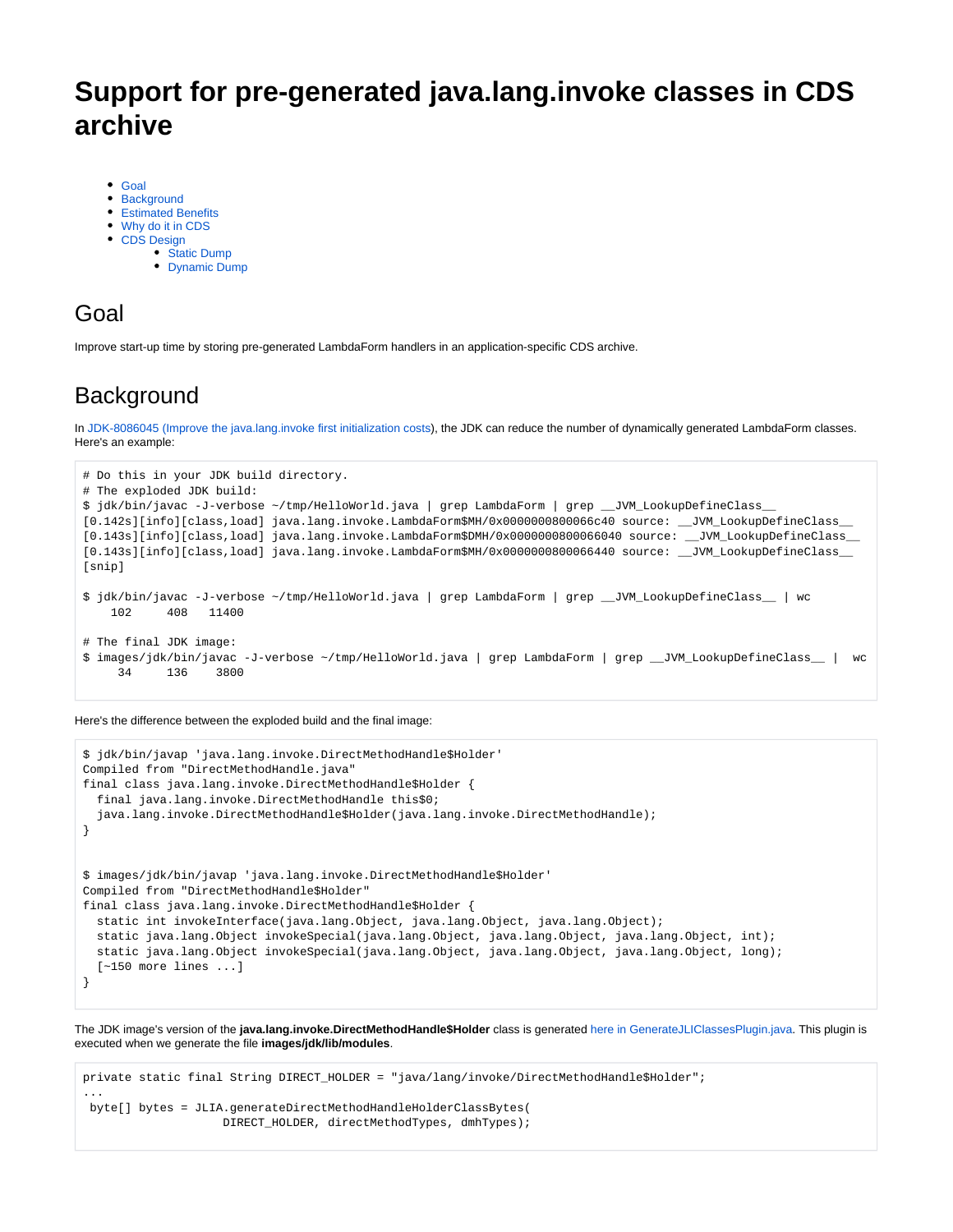The input of generateDirectMethodHandleHolderClassBytes comes from the [default\\_jli\\_trace.txt](http://cr.openjdk.java.net/~iklam/design/8247536/default_jli_trace.txt) file that is generated in [GenerateLinkOptData.gmk:](http://hg.openjdk.java.net/jdk/jdk/file/06bc0ab0a060/make/GenerateLinkOptData.gmk#l76)

```
 $(FIXPATH) $(INTERIM_IMAGE_DIR)/bin/java -XX:DumpLoadedClassList=$@.raw.2 \
    -XX:SharedClassListFile=$@.interim -XX:SharedArchiveFile=$@.jsa \
    -Djava.lang.invoke.MethodHandle.TRACE_RESOLVE=true \
    -Duser.language=en -Duser.country=US \
    --module-path $(SUPPORT_OUTPUTDIR)/classlist.jar \
     -cp $(SUPPORT_OUTPUTDIR)/classlist.jar \
    build.tools.classlist.HelloClasslist \
    2> $(LINK_OPT_DIR)/stderr > $(JLI_TRACE_FILE)
```
Here's how roughly the contents of **default\_jli\_trace.txt** correspond to the generated methods in **DirectMethodHandle\$Holder**

```
$ grep invokeSpecialIFC ./support/link_opt/default_jli_trace.txt
[LF_RESOLVE] java.lang.invoke.DirectMethodHandle$Holder invokeSpecialIFC L3I_I (fail)
[LF_RESOLVE] java.lang.invoke.DirectMethodHandle$Holder invokeSpecialIFC LLI_I (fail)
$ images/jdk/bin/javap 'java.lang.invoke.DirectMethodHandle$Holder' | grep invokeSpecialIFC
  static int invokeSpecialIFC(java.lang.Object, java.lang.Object, java.lang.Object, int);
  static int invokeSpecialIFC(java.lang.Object, java.lang.Object, int);
```
The methods in **DirectMethodHandle\$Holder** are used [in InvokerBytecodeGenerator.java](http://hg.openjdk.java.net/jdk/jdk/file/6ab7805df10d/src/java.base/share/classes/java/lang/invoke/InvokerBytecodeGenerator.java#l704) when compiling for LambdaForms:

```
 private static MemberName lookupPregenerated(LambdaForm form, MethodType invokerType) {
        if (form.customized != null) {
            // No pre-generated version for customized LF
            return null;
 }
        String name = form.kind.methodName; 
        switch (form.kind) {
            [......]
            case DIRECT_INVOKE_INTERFACE: // fall-through
           case DIRECT INVOKE SPECIAL: // fall-through
            case DIRECT_INVOKE_SPECIAL_IFC: // fall-through
           case DIRECT INVOKE STATIC: // fall-through
           case DIRECT INVOKE STATIC INIT: // fall-through
            case DIRECT_INVOKE_VIRTUAL: return resolveFrom(name, invokerType, DirectMethodHandle.Holder.
class);
        }
        return null;
```
### <span id="page-1-0"></span>Estimated Benefits

The expected benefits will be application specific. Here's an experiment with Javac (I modified the JDK makefile to invoke **com.sun.tools.javac.Main** while generating **default\_jli\_trace.txt**).

```
Results of " perf stat -r 50 bin/javac -J-Xshare:on -J-XX:SharedArchiveFile=javac2.jsa Bench HelloWorld.java "
   1: 2239149872 2203293903 (-35855969) ---- 375.580 367.190 ( -8.390) ---- 
   2: 2245304165 2198900711 (-46403454) ----- 375.350 366.910 ( -8.440) ---- 
   3: 2242558895 2205167765 (-37391130) ---- 376.720 366.480 (-10.240) ----- 
   4: 2246851428 2198990987 (-47860441) ----- 375.119 367.010 ( -8.109) ---- 
  5: 2238549008 2202480450 (-36068558) ---- 374.100 367.600 (-6.500) ---<br>6: 2240816859 2200725384 (-40091475) ---- 375.743 366.880 (-8.863) ---
   6: 2240816859 2200725384 (-40091475) ---- 375.743 366.880 ( -8.863) ---- 
   7: 2243272464 2199639926 (-43632538) ----- 374.296 365.990 ( -8.306) ---- 
   8: 2239650882 2203211291 (-36439591) ---- 375.315 365.520 ( -9.795) ----- 
   9: 2242434935 2202380291 (-40054644) ---- 376.052 367.305 ( -8.747) ---- 
  10: 2238725993 2201342398 (-37383595) ---- 375.478 366.743 ( -8.735) ---- 
============================================================
        2241729810 2201612439 (-40117371) ---- 375.375 366.762 ( -8.612) ---- 
instr delta = -40117371 -1.7896%time delta = -8.612 ms -2.2943<sup>*</sup>
```